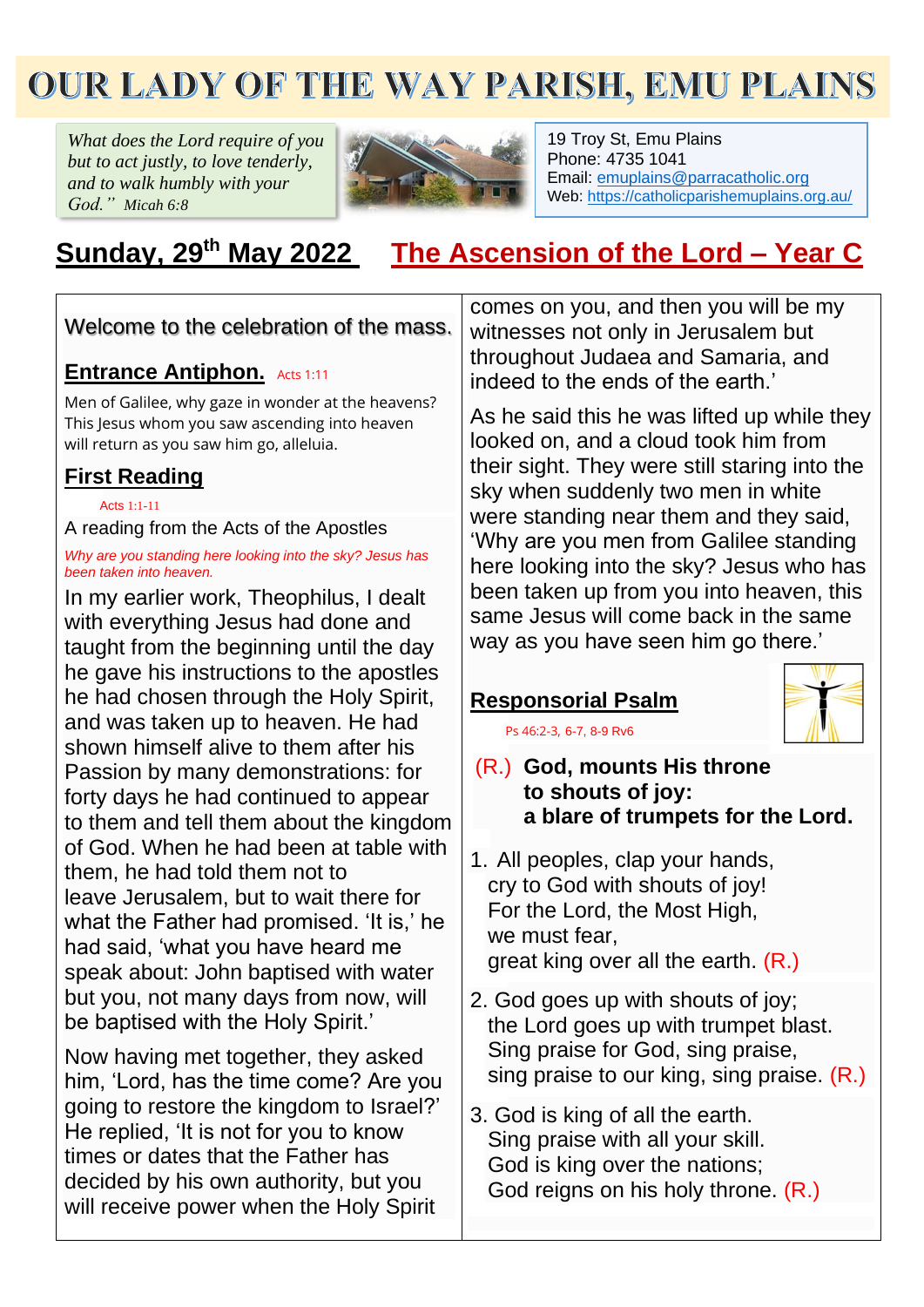# **Second Reading Eph 1:17-23**

A reading from the letter of St Paul to the Ephesians

#### *He made Jesus to sit at his right hand in heaven.*

May the God of our Lord Jesus Christ, the Father of glory, give you a spirit of wisdom and perception of what is revealed, to bring you to full knowledge of him. May he enlighten the eyes of your mind so that you can see what hope his call holds for you, what rich glories he has promised the saints will inherit and how infinitely great is the power that he has exercised for us believers. This you can tell from the strength of his power at work in Christ, when he used it to raise him from the dead and to make him sit at his right hand, in heaven, far above every Sovereignty, Authority, Power, or Domination, or any other name that can be named, not only in this age, but also in the age to come. He has put all things under his feet, and made him, as the ruler of everything, the head of the Church; which is his body, the fullness of him who fills the whole creation.

# **Gospel Acclamation** Mt 28:19, 20

Alleluia, alleluia! Go and teach all people my gospel. I am with you always, until the end of the world. Alleluia!

# **Gospel** [Lk](https://liturgyhelp.com/ritual/lectionary/LectionaryList%7Cjhn#jhn014) 24:46-53

A reading from the holy Gospel according to Luke

#### *While blessing them, he was taken to heaven.*

Jesus said to his disciples: 'You see how it is written that the Christ would suffer and on the third day rise from the dead, and that, in his name, repentance for the forgiveness of sins would be preached to all the nations, beginning from Jerusalem. You are witnesses to this.

'And now I am sending down to you what the Father has promised. Stay in the city then, until you are clothed with the power from on high.' Then he took them out as far as the outskirts of Bethany, and lifting up his hands he blessed them. Now as he blessed them, he withdrew from them and was carried up to heaven. They worshipped him and then went back to Jerusalem full of joy; and they were continually in the Temple praising God.

# **Communion Antiphon** Mt 28:20

Behold, I am with you always, even to the end of the age, alleluia.

© The scriptural quotations are taken from the Jerusalem Bible, published and copyright 1966, 1967 and 1968 by Darton Longman and Todd Ltd and Doubleday & Co Inc, and used by permission of the publishers. The English translation of the Psalm Responses, the Alleluia and Gospel Verses, and the Lenten Gospel Acclamations, and the Titles, Summaries, and Conclusion of the Readings, from the Lectionary for Mass © 1997, 1981, 1968, International Committee on English in the Liturgy, Inc. All rights reserved. The prayers are from the English Translation of the Roman Missal © 2010 International Committee on English in the Liturgy Inc. (ICEL). All rights reserved



# **Let us pray:**

We pray for recently deceased Mike Sayer and Graham Skinner, and for Aniela Barglik whose anniversary is at this time. We also pray for all our brothers and sisters in our community who are unwell, especially Catherine Allabyrne. If you know someone who needs prayers, please contact the parish office on 4735 1041 and we will add them to our prayer list.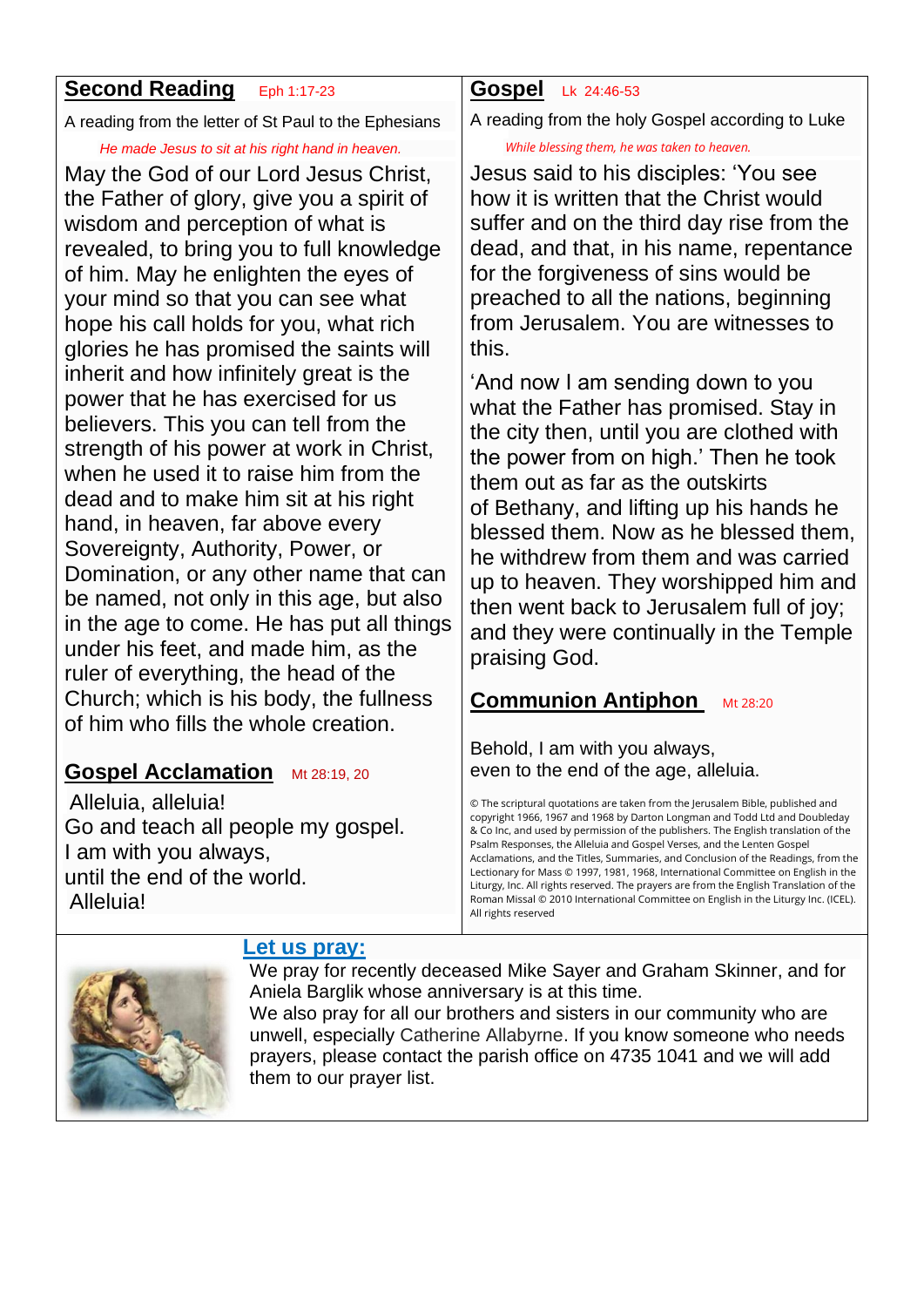#### **Parishioner of the week: Christie Wood**

Christie has been at OLOW for about 32 years. She has been a catechist for 11 years, is a reader and commentator, was in the choir, and helped with RCIA for a year. She also helped with reading at OLOW school for years. Christie is married to Gordon and has three children. She loves how everyone at OLOW makes you feel welcome and part of the family. Her favourite hymn is "Come as you are". Her favourite scripture is "Love one another as I have loved you." She loves lollies and hot milk with turmeric and honey. Christie loves reading and Tai Chi. Her favourite book is "Vera" –

police inspector. Her favourite colour is purple. She has been overseas to Greece, Iceland, Scotland, Ireland and

England with her family and to the Kimberley's by herself. She has worked as a nurse for 8 years. She presently teaches at the U3A.



#### **Parish Notices:**

**Wrap with love knitters group** meet Thursdays from 9am-12pm in the parish hall. Donations of 8ply wool gratefully accepted. New members welcome. Contact Judy Prendergast 0407101254 or Julie Hayes 0452655844.

**The Bishop's appeal** is on 28/29<sup>th</sup> May 2022. Visit: [yourcatholicfoundation.org.au/appeal](http://yourcatholicfoundation.org.au/appeal)

**Receipts for Project compassion** are available in the Foyer of the church

**Playgroup coordinator needed:** email [\(emuplains@parracatholic.org\)](mailto:emuplains@parracatholic.org) or phone the parish office (ph: 4735 1041) for more details.

#### **Safeguarding date changes:**

Dates for Safeguarding at OLOW Parish: **Module 2. Wednesday 1st June Module 3. Wednesday 15th June** If you have any questions phone Mary Marsh on 0408 212 437 or email [starmgm@gmail.com](mailto:starmgm@gmail.com)

#### **Prayer for the Sacraments**

Heavenly Father, we ask for blessings on all the children and families who are taking part in the sacramental program. We pray for the Holy Spirit to touch each one of them so they may experience your great love, presence and mercy in their life.

Amen

### **Bishop's Good Shepherd Appeal for our Holy Spirit Seminarians**



Our Holy Spirit Seminary in Harris Park is preparing men who have been called by God to be good shepherds and beacons of Christ's light. Will you be their extended formation community and support these faithful men to be formed as priests after the heart of Christ?

Please give generously to the Bishop's Good Shepherd Appeal at **[yourcatholicfoundation.org.au/appeal](http://yourcatholicfoundation.org.au/appeal)** or scan this QR code. **Thank you for accompanying our seminarians on their spiritual journey to** 

**becoming priests.**

#### **Jim Potts's summary from the workshops held Sun 3rd April 2022 - Springwood.**

The Gospels in Action: (Presenter: Laurie Woods) Gospel passages were explained in their original context, their language and relevance to today and how to engage with scripture in prayer and meditation. Some specific proposals for ongoing formation: Promote existing opportunities for scripture study e.g. Laurie's weekly reflections, St Finbar's faith formation program, Catalyst for Renewal mornings. Investigate other avenues e.g., zoom hours, incorporate video/slides into homilies, select family-friendly scriptures for reflection, investigate ecumenical scripture-based groups, promote diocesan initiatives more actively, identify resources people and invite them to share their wisdom.

Other areas identified for faith-formation included: experiences of prayer and meditation, human formation esp. psychology and human relationships, the role of ecology in prayer and spirituality, interfaith study and sharing.